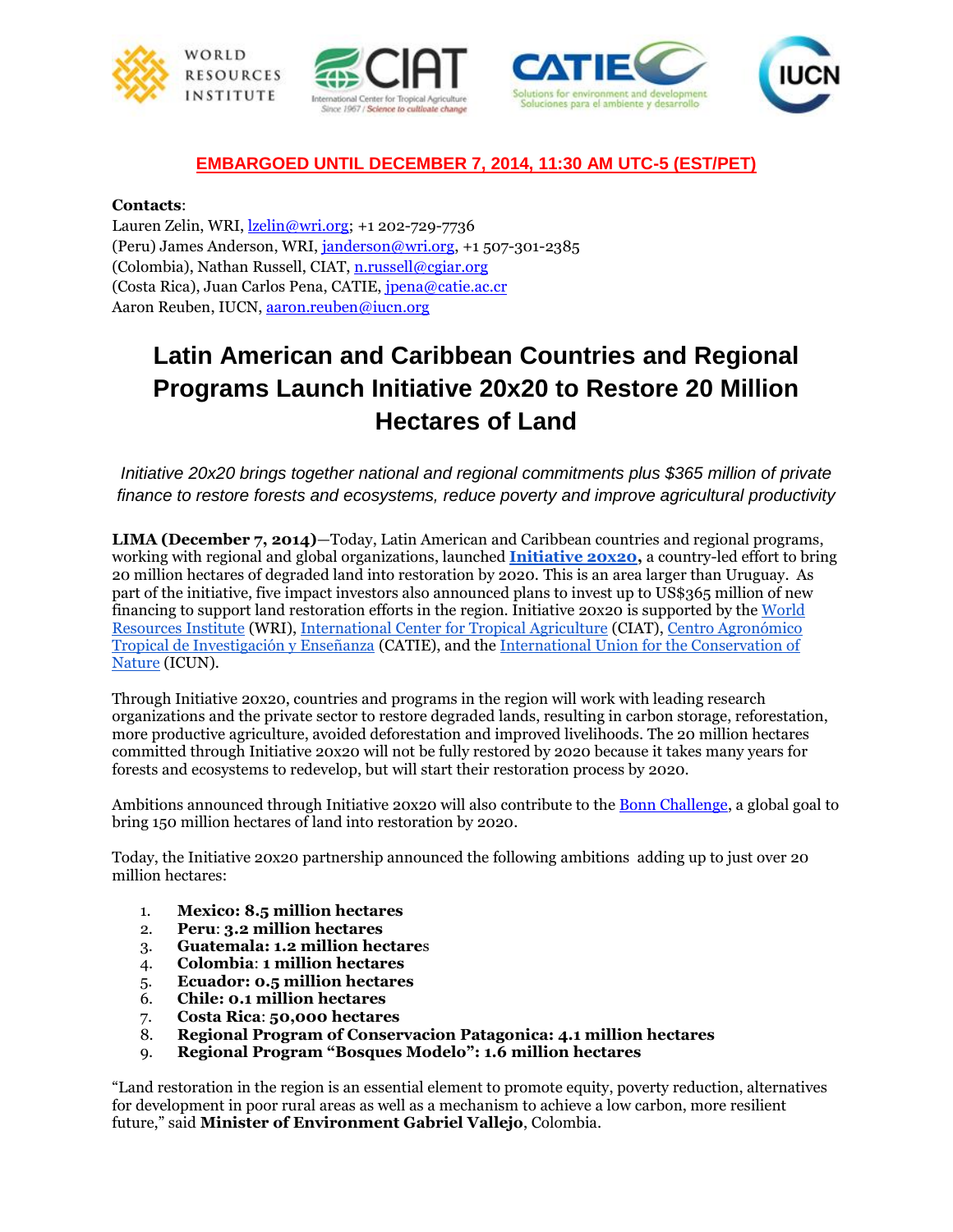







The restoration activities of Initiative 20x20 will be partly supported through **\$365 million USD** of commitments from impact investors and bilateral and multilateral funders. Other financial instruments, including a partial risk guarantee for restoration, are under design. So far, private sector investors have indicated the intention to invest:

- 1. **Althelia:** \$120 million in support of agroforestry and silvopastoral activities.
- 2. **Moringa:** \$80 million in support of agroforestry and silvopastoral activities.
- 3. **Permian Global:** \$100 million in support of reforestation and avoided deforestation in tropical rainforest biomes.
- 4. **Terra Bella:** up to \$60 million in non-timber forest projects and high-value low carbon and climate resilient sustainably produced agricultural projects
- 5. **Rare:** about \$5 million in the protection and recovery of cloud forest and riparian biomes

"Althelia is deploying capital in support of a portfolio of projects in the region to improve agricultural practices, restore degraded lands, and reduce pressure on natural ecosystems, with concrete results in emissions reductions, zero-net deforestation commodities, biodiversity, and livelihoods," said **Christian del Valle**, CEO, Althelia Climate.

About half of the greenhouse gas (GHG) emissions in Latin America and the Caribbean are generated from land use, land use change, and forestry. Of the 4.2 gigatons of GHGs emitted by Latin American and Caribbean countries in 2012, 2.0 Gt were from land use and loss of forests. Reducing emissions from land use change is key for the prospects of a low carbon development future.

"As the world prepares to deliver a binding climate agreement in Paris by 2015, restoration will be absolutely essential for countries to hit their emissions targets, while also delivering huge benefits for the rural poor. Through their leadership in Initiative 20x20, these countries will have a tremendous head start," said **Dr. Andrew Steer**, President and CEO, WRI.

[Analysis](http://www.wri.org/resources/maps/atlas-forest-and-landscape-restoration-opportunities) by WRI and IUCN has identified over 200 million hectares of restoration opportunities in Latin America and the Caribbean. Further analysis is underway to quantify the economic and climate benefits of reaching the Initiative 20x20 restoration targets.

"CIAT has understood for a long time the pivotal linkage between agriculture and climate change. We are committed to support initiative 20x20 as a cost effective approach to reduce GHG emissions while promoting improved soil quality, nutrient retention and agricultural yields," indicated **Ruben Echevarria**, Director General, CIAT.

"Initiative 20x20 can be an important contribution to the global restoration goals outlined under the Bonn Challenge and the New York Declaration on Forests," added Grethel Aguilar, IUCN coordinator in Central America," added **Grethel Aguilar**, IUCN coordinator in Central America.

Through Initiative 20x20, countries and investors will work to restore forests, re-wilder degraded ecosystems, and improve the productivity of "mosaic landscapes" through sustainable agroforestry and silvopasture. This restoration process is expected to provide substantial economic, social, and environmental benefits through improved local livelihoods, ecosystem services such as biodiversity recovery and protection, erosion prevention and water purification, avoided deforestation, as well as carbon storage.

"The mosaic approach in Initiative 20x20 or what we call 'climate smart territories' will allow countries to target improvements in rural incomes and food security as well as to protect natural forests and grasslands so critical to our sustainable future," said **Jose Joaquin Campos**, Director General, CATIE.

For more information, visit **[www.initiative20x20.com.](http://www.initiative20x20.com/)**

**\*\*\*\*\***